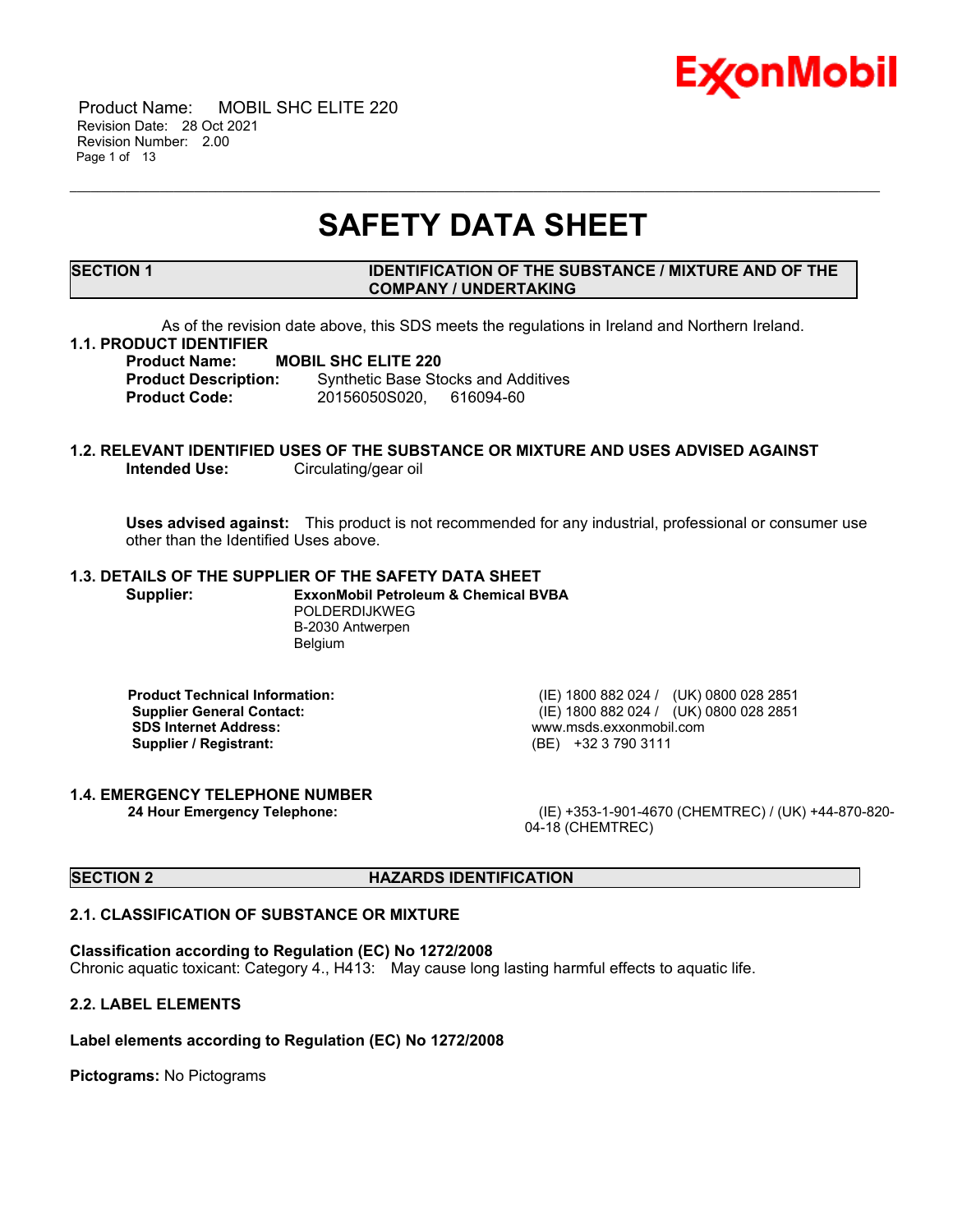

 Product Name: MOBIL SHC ELITE 220 Revision Date: 28 Oct 2021 Revision Number: 2.00 Page 2 of 13

**Signal Word:** No Signal Word

#### **Hazard Statements:**

Environment:

H413: May cause long lasting harmful effects to aquatic life.

#### **Precautionary Statements:**

Prevention:

P273: Avoid release to the environment.

Disposal:

P501: Dispose of contents and container in accordance with local regulations.

#### **2.3. OTHER HAZARDS**

#### **Physical / Chemical Hazards:**

No significant hazards.

#### **Health Hazards:**

High-pressure injection under skin may cause serious damage. Excessive exposure may result in eye, skin, or respiratory irritation.

\_\_\_\_\_\_\_\_\_\_\_\_\_\_\_\_\_\_\_\_\_\_\_\_\_\_\_\_\_\_\_\_\_\_\_\_\_\_\_\_\_\_\_\_\_\_\_\_\_\_\_\_\_\_\_\_\_\_\_\_\_\_\_\_\_\_\_\_\_\_\_\_\_\_\_\_\_\_\_\_\_\_\_\_\_\_\_\_\_\_\_\_\_\_\_\_\_\_\_\_\_\_\_\_\_\_\_\_\_\_\_\_\_\_\_\_\_

#### **Environmental Hazards:**

No additional hazards.Material does not meet the criteria for PBT or vPvB in accordance with REACH Annex XIII.

#### **SECTION 3 COMPOSITION / INFORMATION ON INGREDIENTS**

**3.1. SUBSTANCES** Not Applicable. This material is regulated as a mixture.

#### **3.2. MIXTURES**

This material is defined as a mixture.

**Reportable hazardous substance(s) complying with the classification criteria and/or with an exposure limit (OEL)**

| <b>Name</b>                                                                 | CAS#        | EC#             | <b>Registration#</b> | Concentration | <b>GHS/CLP</b><br>classification             |
|-----------------------------------------------------------------------------|-------------|-----------------|----------------------|---------------|----------------------------------------------|
| Dec-1-ene, homopolymer, hydrogenated Dec-<br>1-ene, oligomers, hydrogenated | 68037-01-4  | 500-183-1       | 01-2119486452-34     | $- < 5\%$     | Asp. Tox. 1 H304                             |
| $N-[1,1,3,3-$<br>Tetramethylbutyl)phenyl]naphthalen-1-amine                 | 51772-35-1  | 257-406-8       | 01-2119972293-33     | 1 - < 5%      | Aquatic Chronic 4 H413                       |
| Naphthalene, reaction products with<br>tetradecene                          | 132983-41-6 | 410-190-0       | 01-2119847896-17     | $50 - 60\%$   | Aquatic Chronic 4 H413,<br>Eye Irrit. 2 H319 |
| <b>TRIPHENYL PHOSPHATE</b>                                                  | 115-86-6    | $204 - 112 - 2$ | 01-2119457432-41     | $< 0.25\%$    | Aquatic Acute 1 H400 (M)<br>factor 1).       |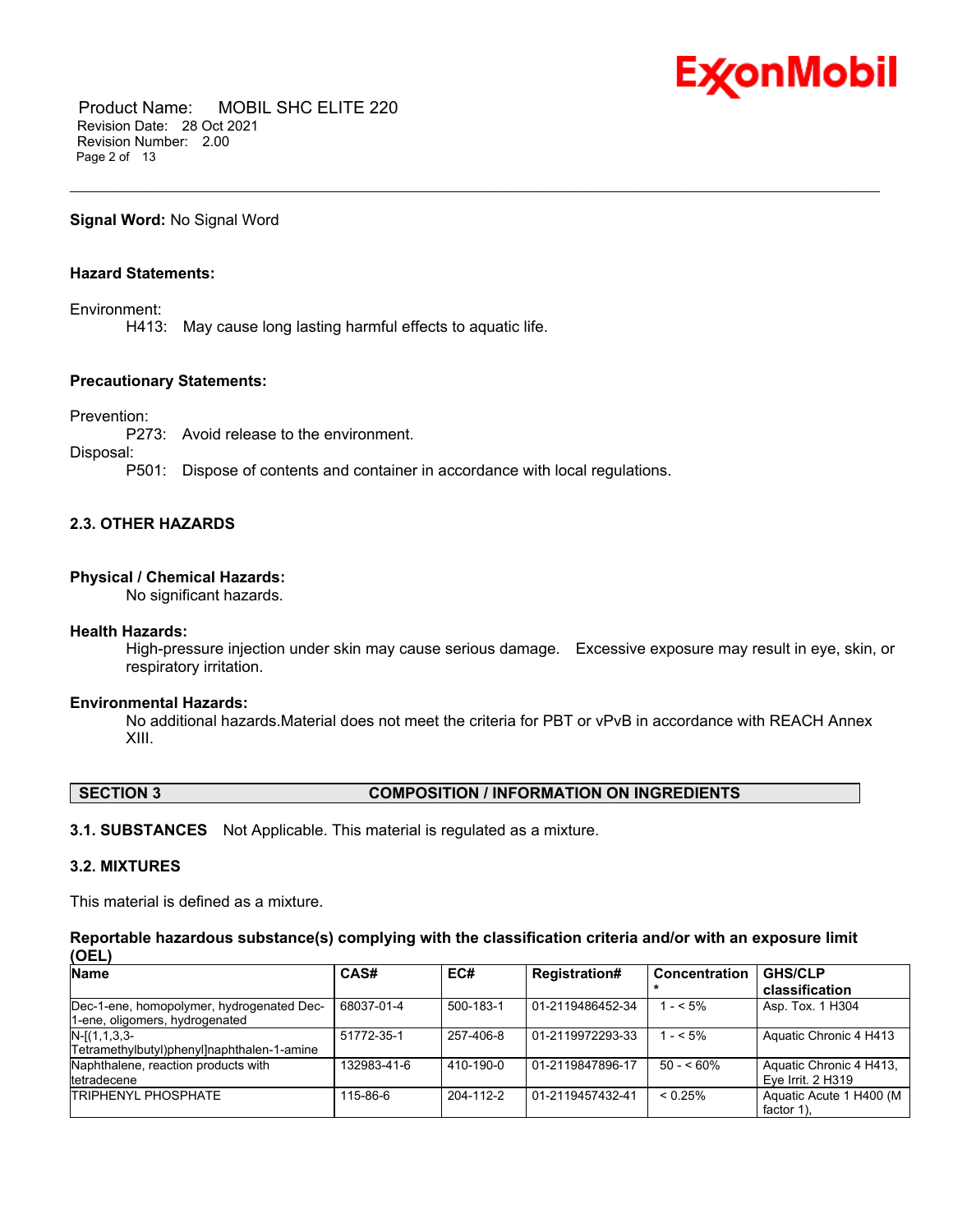

 Product Name: MOBIL SHC ELITE 220 Revision Date: 28 Oct 2021 Revision Number: 2.00 Page 3 of 13

Aquatic Chronic 2 H411 Note - any classification in brackets is a GHS building block that was not adopted by the EU in the CLP regulation (No 1272/2008) and therefore is not applicable in the EU or in non-EU countries which have implemented the CLP regulation and is shown for informational purposes only.

\_\_\_\_\_\_\_\_\_\_\_\_\_\_\_\_\_\_\_\_\_\_\_\_\_\_\_\_\_\_\_\_\_\_\_\_\_\_\_\_\_\_\_\_\_\_\_\_\_\_\_\_\_\_\_\_\_\_\_\_\_\_\_\_\_\_\_\_\_\_\_\_\_\_\_\_\_\_\_\_\_\_\_\_\_\_\_\_\_\_\_\_\_\_\_\_\_\_\_\_\_\_\_\_\_\_\_\_\_\_\_\_\_\_\_\_\_

\* All concentrations are percent by weight unless ingredient is a gas. Gas concentrations are in percent by volume.

Note: See SDS Section 16 for full text of hazard statements.

**SECTION 4 FIRST AID MEASURES**

#### **4.1. DESCRIPTION OF FIRST AID MEASURES**

#### **INHALATION**

Remove from further exposure. For those providing assistance, avoid exposure to yourself or others. Use adequate respiratory protection. If respiratory irritation, dizziness, nausea, or unconsciousness occurs, seek immediate medical assistance. If breathing has stopped, assist ventilation with a mechanical device or use mouth-to-mouth resuscitation.

#### **SKIN CONTACT**

Wash contact areas with soap and water. If product is injected into or under the skin, or into any part of the body, regardless of the appearance of the wound or its size, the individual should be evaluated immediately by a physician as a surgical emergency. Even though initial symptoms from high pressure injection may be minimal or absent, early surgical treatment within the first few hours may significantly reduce the ultimate extent of injury.

#### **EYE CONTACT**

Flush thoroughly with water. If irritation occurs, get medical assistance.

#### **INGESTION**

First aid is normally not required. Seek medical attention if discomfort occurs.

#### **4.2. MOST IMPORTANT SYMPTOMS AND EFFECTS, BOTH ACUTE AND DELAYED**

Local necrosis as evidenced by delayed onset of pain and tissue damage a few hours after injection.

#### **4.3. INDICATION OF ANY IMMEDIATE MEDICAL ATTENTION AND SPECIAL TREATMENT NEEDED**

The need to have special means for providing specific and immediate medical treatment available in the workplace is not expected.

#### **SECTION 5 FIRE FIGHTING MEASURES**

#### **5.1. EXTINGUISHING MEDIA**

**Suitable Extinguishing Media:** Use water fog, foam, dry chemical or carbon dioxide (CO2) to extinguish flames.

**Unsuitable Extinguishing Media:** Straight streams of water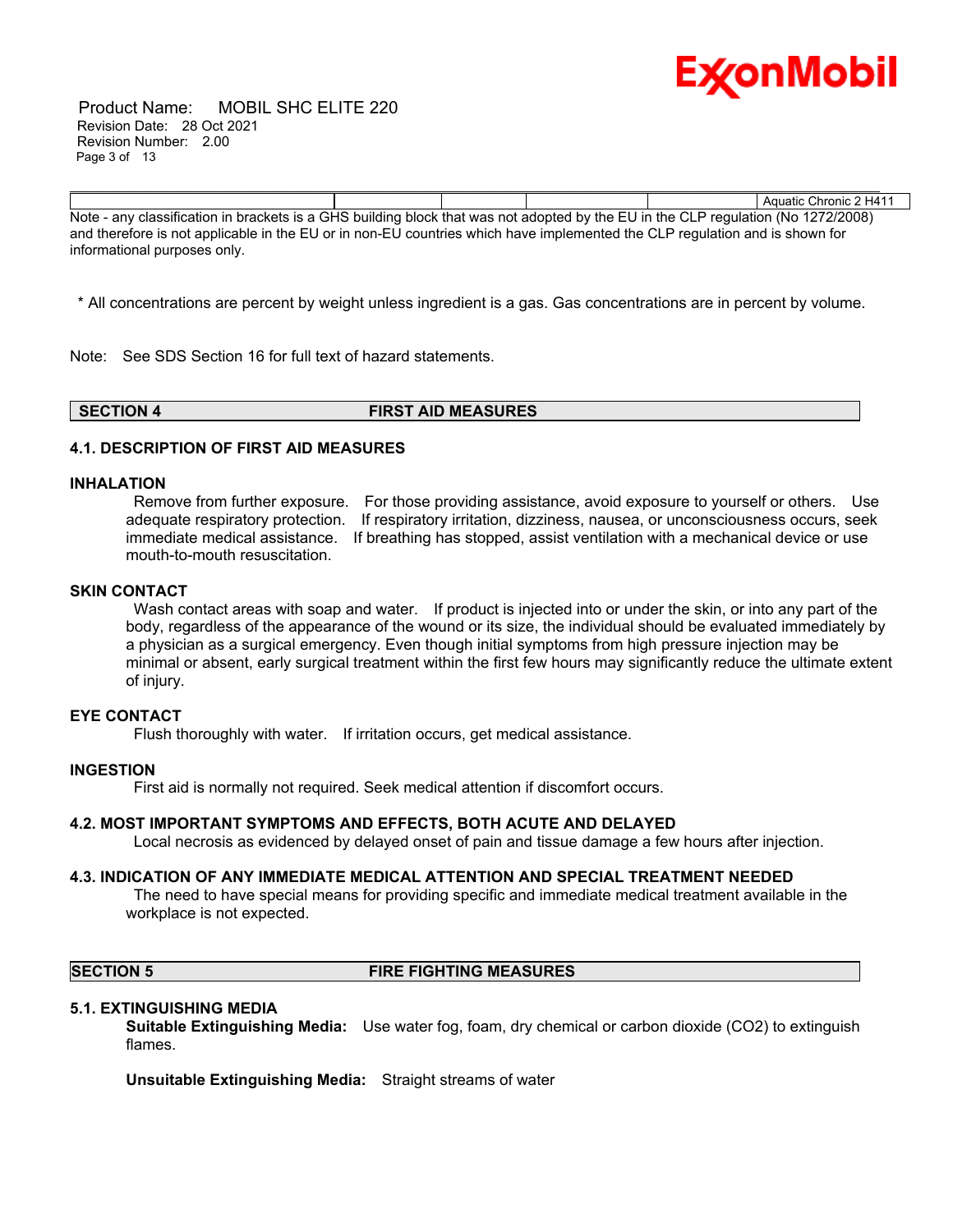

 Product Name: MOBIL SHC ELITE 220 Revision Date: 28 Oct 2021 Revision Number: 2.00 Page 4 of 13

#### **5.2. SPECIAL HAZARDS ARISING FROM THE SUBSTANCE OR MIXTURE**

**Hazardous Combustion Products:** Aldehydes, Incomplete combustion products, Oxides of carbon, Smoke, Fume, Sulphur oxides

\_\_\_\_\_\_\_\_\_\_\_\_\_\_\_\_\_\_\_\_\_\_\_\_\_\_\_\_\_\_\_\_\_\_\_\_\_\_\_\_\_\_\_\_\_\_\_\_\_\_\_\_\_\_\_\_\_\_\_\_\_\_\_\_\_\_\_\_\_\_\_\_\_\_\_\_\_\_\_\_\_\_\_\_\_\_\_\_\_\_\_\_\_\_\_\_\_\_\_\_\_\_\_\_\_\_\_\_\_\_\_\_\_\_\_\_\_

#### **5.3. ADVICE FOR FIRE FIGHTERS**

**Fire Fighting Instructions:** Evacuate area. Prevent run-off from fire control or dilution from entering streams, sewers or drinking water supply. Fire-fighters should use standard protective equipment and in enclosed spaces, self-contained breathing apparatus (SCBA). Use water spray to cool fire exposed surfaces and to protect personnel.

#### **FLAMMABILITY PROPERTIES**

**Flash Point [Method]:** >210°C (410°F) [ASTM D-92] **Upper/Lower Flammable Limits (Approximate volume % in air):** UEL: 7.0 LEL: 0.9 [test method unavailable] **Autoignition Temperature:** No data available

#### **SECTION 6 ACCIDENTAL RELEASE MEASURES**

#### **6.1. PERSONAL PRECAUTIONS, PROTECTIVE EQUIPMENT AND EMERGENCY PROCEDURES**

#### **NOTIFICATION PROCEDURES**

In the event of a spill or accidental release, notify relevant authorities in accordance with all applicable regulations.

#### **PROTECTIVE MEASURES**

Avoid contact with spilled material. See Section 5 for fire fighting information. See the Hazard Identification Section for Significant Hazards. See Section 4 for First Aid Advice. See Section 8 for advice on the minimum requirements for personal protective equipment. Additional protective measures may be necessary, depending on the specific circumstances and/or the expert judgment of the emergency responders.

#### **6.2. ENVIRONMENTAL PRECAUTIONS**

Large Spills: Dyke far ahead of liquid spill for later recovery and disposal. Prevent entry into waterways, sewers, basements or confined areas.

#### **6.3. METHODS AND MATERIAL FOR CONTAINMENT AND CLEANING UP**

**Land Spill:** Stop leak if you can do so without risk. Recover by pumping or with suitable absorbent.

**Water Spill:** Stop leak if you can do so without risk. Confine the spill immediately with booms. Warn other shipping. Remove from the surface by skimming or with suitable absorbents. Seek the advice of a specialist before using dispersants.

Water spill and land spill recommendations are based on the most likely spill scenario for this material; however, geographic conditions, wind, temperature, (and in the case of a water spill) wave and current direction and speed may greatly influence the appropriate action to be taken. For this reason, local experts should be consulted. Note: Local regulations may prescribe or limit action to be taken.

#### **6.4. REFERENCES TO OTHER SECTIONS**

See Sections 8 and 13.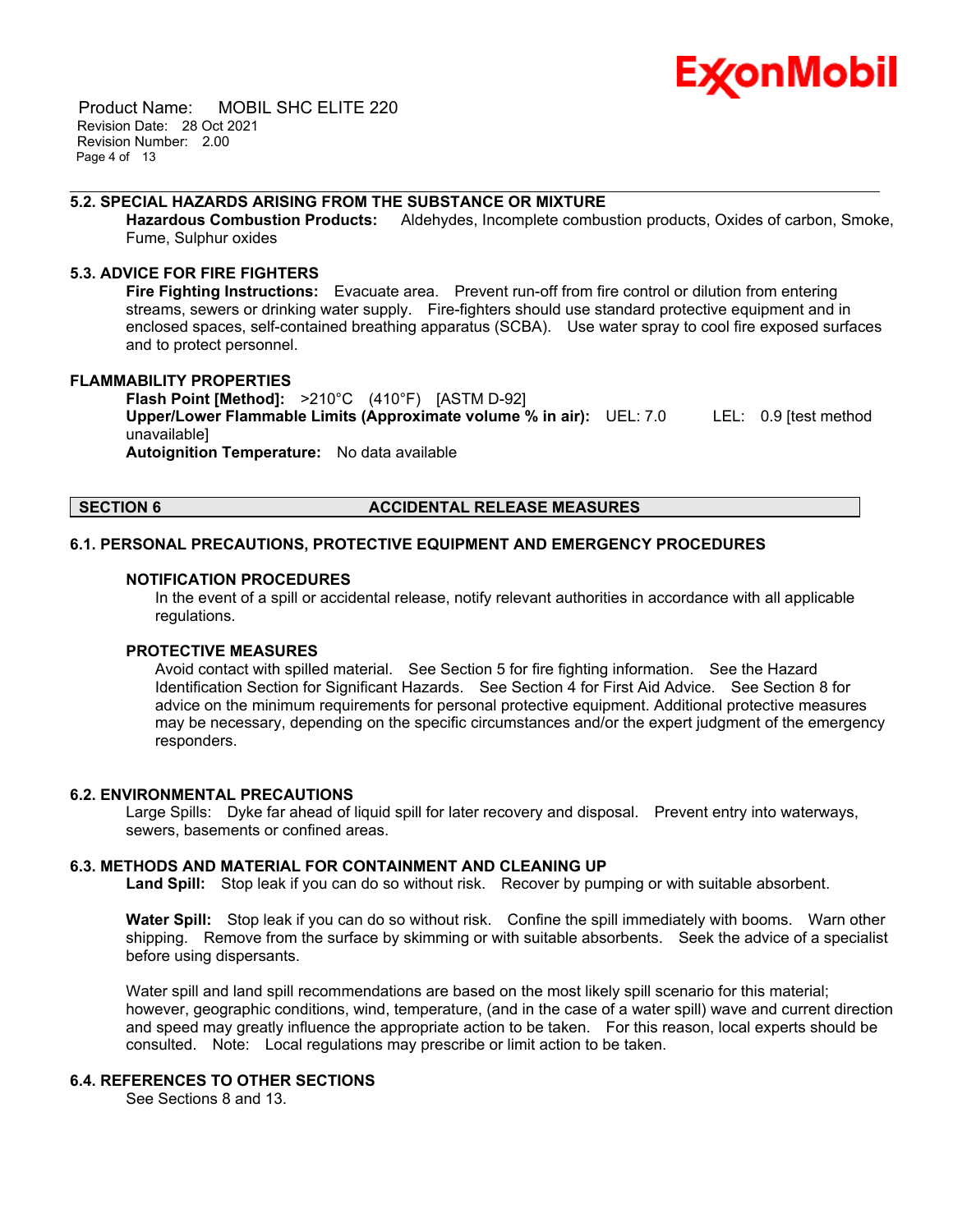

 Product Name: MOBIL SHC ELITE 220 Revision Date: 28 Oct 2021 Revision Number: 2.00 Page 5 of 13

#### **SECTION 7 HANDLING AND STORAGE**

\_\_\_\_\_\_\_\_\_\_\_\_\_\_\_\_\_\_\_\_\_\_\_\_\_\_\_\_\_\_\_\_\_\_\_\_\_\_\_\_\_\_\_\_\_\_\_\_\_\_\_\_\_\_\_\_\_\_\_\_\_\_\_\_\_\_\_\_\_\_\_\_\_\_\_\_\_\_\_\_\_\_\_\_\_\_\_\_\_\_\_\_\_\_\_\_\_\_\_\_\_\_\_\_\_\_\_\_\_\_\_\_\_\_\_\_\_

#### **7.1. PRECAUTIONS FOR SAFE HANDLING**

Prevent small spills and leakage to avoid slip hazard. Material can accumulate static charges which may cause an electrical spark (ignition source). When the material is handled in bulk, an electrical spark could ignite any flammable vapors from liquids or residues that may be present (e.g., during switch-loading operations). Use proper bonding and/or earthing procedures. However, bonding and earthing may not eliminate the hazard from static accumulation. Consult local applicable standards for guidance. Additional references include American Petroleum Institute 2003 (Protection Against Ignitions Arising out of Static, Lightning and Stray Currents) or National Fire Protection Agency 77 (Recommended Practice on Static Electricity) or CENELEC CLC/TR 50404 (Electrostatics - Code of practice for the avoidance of hazards due to static electricity).

**Static Accumulator:** This material is a static accumulator.

#### **7.2. CONDITIONS FOR SAFE STORAGE, INCLUDING ANY INCOMPATIBILITIES**

The type of container used to store the material may affect static accumulation and dissipation. Do not store in open or unlabelled containers.

#### **7.3. SPECIFIC END USES**

Section 1 informs about identified end-uses. No industrial or sector specific guidance available.

**SECTION 8 EXPOSURE CONTROLS / PERSONAL PROTECTION**

#### **8.1. CONTROL PARAMETERS**

#### **EXPOSURE LIMIT VALUES**

#### **Exposure limits/standards (Note: Exposure limits are not additive)**

| <b>Substance Name</b>              | <b>Form</b> | Limit/Standard |                  | <b>Note</b> | <b>Source</b> |
|------------------------------------|-------------|----------------|------------------|-------------|---------------|
| Dec-1-ene, homopolymer,            |             | <b>TWA</b>     | $5 \text{ mg/m}$ |             | ExxonMobil    |
| hydrogenated Dec-1-ene, oligomers, | Aerosols    |                |                  |             |               |
| hydrogenated                       | (thoracic   |                |                  |             |               |
|                                    | fraction)   |                |                  |             |               |
| <b>TRIPHENYL PHOSPHATE</b>         |             | <b>STEL</b>    | $6$ mg/m $3$     |             | UK EH40       |
| <b>TRIPHENYL PHOSPHATE</b>         |             | <b>TWA</b>     | $3$ mg/m $3$     |             | Ireland OELs  |
| <b>TRIPHENYL PHOSPHATE</b>         |             | <b>TWA</b>     | $3$ mg/m $3$     |             | UK EH40       |
| <b>TRIPHENYL PHOSPHATE</b>         |             | <b>TWA</b>     | $3$ mg/m $3$     |             | <b>ACGIH</b>  |
| <b>TRIPHENYL PHOSPHATE</b>         |             | <b>TWA</b>     | $3$ mg/m $3$     |             | <b>ACGIH</b>  |

 IE - Code of Practice for the Safety, Health and Welfare at Work (Chemical Agents) Regulations (2001-2015) and Safety, Health and Welfare at Work (Carcinogens) Regulations (2001-2019)

UK - EH40 Workplace Exposure Limits. Exposure limits for use with Control of Substances Hazardous to Health Regulations 2002 (as amended)

**Exposure limits/standards for materials that can be formed when handling this product:** When mists/aerosols can occur the following is recommended:  $5 \text{ mg/m}^3$  - ACGIH TLV (inhalable fraction).

Note: Information about recommended monitoring procedures can be obtained from the relevant agency(ies)/institute(s):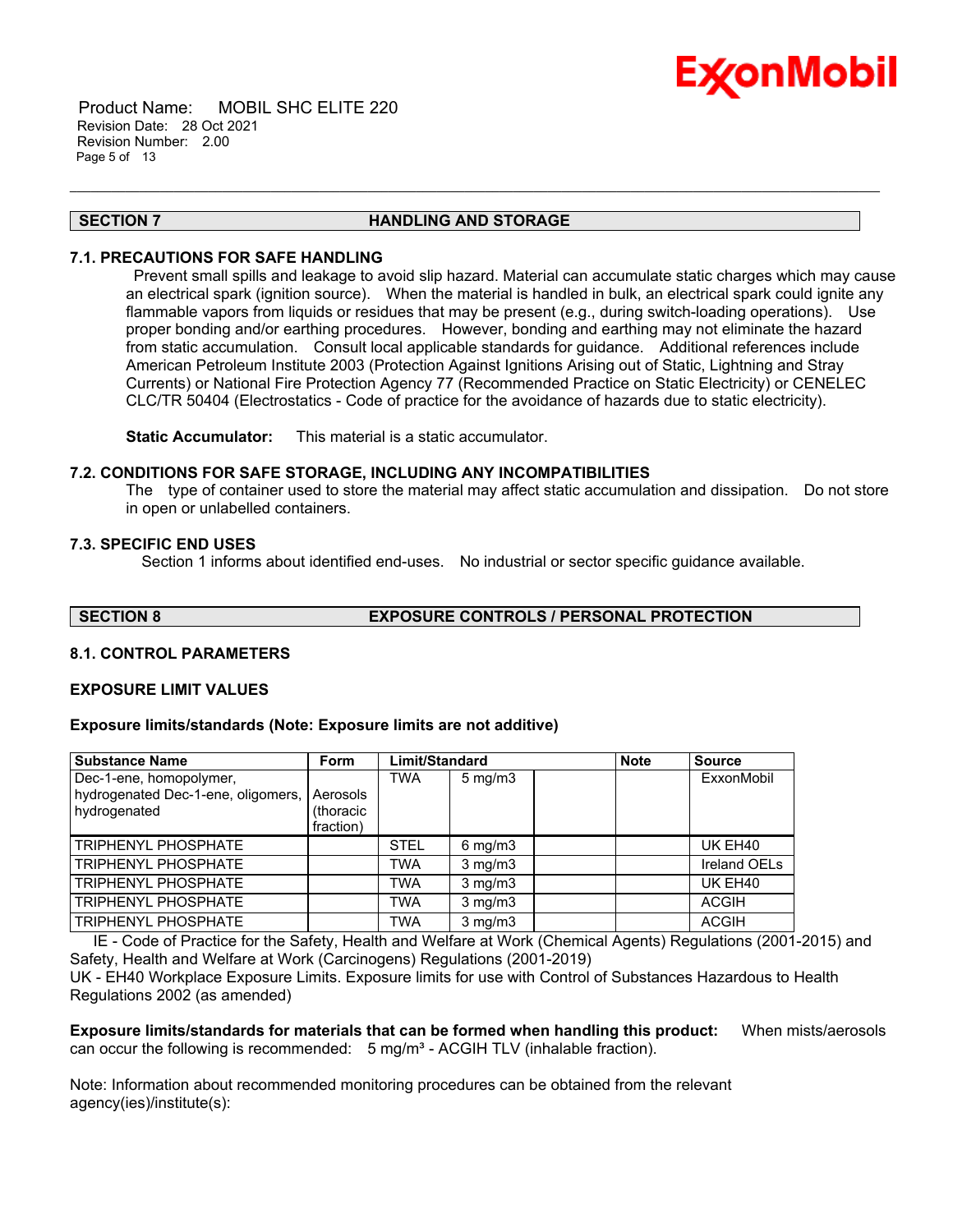

 Product Name: MOBIL SHC ELITE 220 Revision Date: 28 Oct 2021 Revision Number: 2.00 Page 6 of 13

| -IF | Health and Safety Executive (HSE) |
|-----|-----------------------------------|
| UK  | Health and Safety Executive (HSE) |

#### **DERIVED NO EFFECT LEVEL (DNEL)/DERIVED MINIMAL EFFECT LEVEL (DMEL)**

#### **Worker**

| l Substance Name                    | Dermal | <b>Inhalation</b>                 |
|-------------------------------------|--------|-----------------------------------|
| Naphthalene, reaction products with | ' NA   | 110 mg/m3 DNEL, Chronic Exposure, |
| I tetradecene                       |        | Systemic Effects                  |

\_\_\_\_\_\_\_\_\_\_\_\_\_\_\_\_\_\_\_\_\_\_\_\_\_\_\_\_\_\_\_\_\_\_\_\_\_\_\_\_\_\_\_\_\_\_\_\_\_\_\_\_\_\_\_\_\_\_\_\_\_\_\_\_\_\_\_\_\_\_\_\_\_\_\_\_\_\_\_\_\_\_\_\_\_\_\_\_\_\_\_\_\_\_\_\_\_\_\_\_\_\_\_\_\_\_\_\_\_\_\_\_\_\_\_\_\_

#### **Consumer**

| l Substance Name                    | Dermal | Inhalation | Oral                     |
|-------------------------------------|--------|------------|--------------------------|
| Naphthalene, reaction products with | ' NA   | <b>NA</b>  | 10.85 mg/kg bw/day DNEL, |
| tetradecene                         |        |            | Chronic Exposure,        |
|                                     |        |            | Systemic Effects         |

Note: The Derived No Effect Level (DNEL) is an estimated safe level of exposure that is derived from toxicity data in accord with specific guidance within the REACH regulation. The DNEL may differ from an Occupational Exposure Limit (OEL) for the same chemical. OELs may be recommended by an individual company, a governmental regulatory body or an expert organization, such as the Scientific Committee for Occupational Exposure Limits (SCOEL) or the American Conference of Governmental Industrial Hygienists (ACGIH). OELs are considered to be safe exposure levels for a typical worker in an occupational setting for an 8-hour work shift, 40 hour work week, as a time weighted average (TWA) or a 15 minute short-term exposure limit (STEL). While also considered to be protective of health, OELs are derived by a process different from that of REACH.

### **PREDICTED NO EFFECT CONCENTRATION (PNEC)**

| l Substance Name                                        | lAqua<br>(fresh<br>water) | lAqua<br>l(marine<br>water) | Aqua<br>l(intermittent<br>release) | <b>Sewage</b><br><b>Itreatment</b><br>Iplant | lSediment | <b>Soil</b> | Oral<br><b>I</b> (secondarv<br> poisonina) |
|---------------------------------------------------------|---------------------------|-----------------------------|------------------------------------|----------------------------------------------|-----------|-------------|--------------------------------------------|
| Naphthalene.<br>reaction products<br>l with tetradecene | <b>NA</b>                 | <b>NA</b>                   | <b>NA</b>                          | <b>INA</b>                                   | <b>NA</b> | <b>INA</b>  | <b>INA</b>                                 |

For hydrocarbon UVCBs, no single PNEC value is identified for the overall substance or used in risk assessment calculations. Therefore, no PNEC values are disclosed in the above table. For further information, please contact ExxonMobil.

### **8.2. EXPOSURE CONTROLS**

#### **ENGINEERING CONTROLS**

The level of protection and types of controls necessary will vary depending upon potential exposure conditions. Control measures to consider:

No special requirements under ordinary conditions of use and with adequate ventilation.

#### **PERSONAL PROTECTION**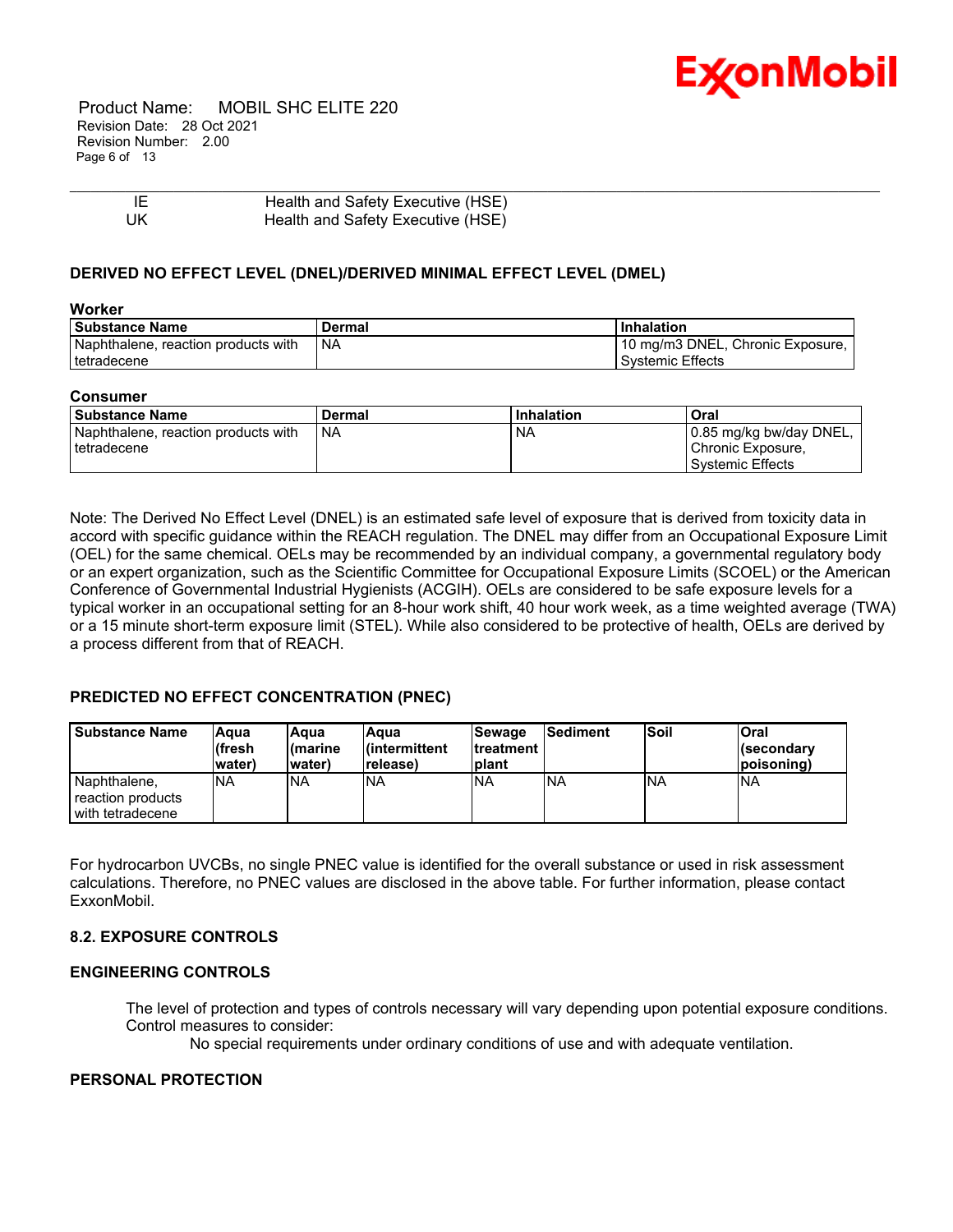# Ex⁄onMobil

 Product Name: MOBIL SHC ELITE 220 Revision Date: 28 Oct 2021 Revision Number: 2.00 Page 7 of 13

> Personal protective equipment selections vary based on potential exposure conditions such as applications, handling practices, concentration and ventilation. Information on the selection of protective equipment for use with this material, as provided below, is based upon intended, normal usage.

\_\_\_\_\_\_\_\_\_\_\_\_\_\_\_\_\_\_\_\_\_\_\_\_\_\_\_\_\_\_\_\_\_\_\_\_\_\_\_\_\_\_\_\_\_\_\_\_\_\_\_\_\_\_\_\_\_\_\_\_\_\_\_\_\_\_\_\_\_\_\_\_\_\_\_\_\_\_\_\_\_\_\_\_\_\_\_\_\_\_\_\_\_\_\_\_\_\_\_\_\_\_\_\_\_\_\_\_\_\_\_\_\_\_\_\_\_

**Respiratory Protection:** If engineering controls do not maintain airborne contaminant concentrations at a level which is adequate to protect worker health, an approved respirator may be appropriate. Respirator selection, use, and maintenance must be in accordance with regulatory requirements, if applicable. Types of respirators to be considered for this material include:

No special requirements under ordinary conditions of use and with adequate ventilation.

For high airborne concentrations, use an approved supplied-air respirator, operated in positive pressure mode. Supplied air respirators with an escape bottle may be appropriate when oxygen levels are inadequate, gas/vapour warning properties are poor, or if air purifying filter capacity/rating may be exceeded.

**Hand Protection:** Any specific glove information provided is based on published literature and glove manufacturer data. Glove suitability and breakthrough time will differ depending on the specific use conditions. Contact the glove manufacturer for specific advice on glove selection and breakthrough times for your use conditions. Inspect and replace worn or damaged gloves. The types of gloves to be considered for this material include:

No protection is ordinarily required under normal conditions of use. Nitrile

**Eye Protection:** If contact is likely, safety glasses with side shields are recommended.

**Skin and Body Protection:** Any specific clothing information provided is based on published literature or manufacturer data. The types of clothing to be considered for this material include:

No skin protection is ordinarily required under normal conditions of use. In accordance with good industrial hygiene practices, precautions should be taken to avoid skin contact.

**Specific Hygiene Measures:** Always observe good personal hygiene measures, such as washing after handling the material and before eating, drinking, and/or smoking. Routinely wash work clothing and protective equipment to remove contaminants. Discard contaminated clothing and footwear that cannot be cleaned. Practice good housekeeping.

#### **ENVIRONMENTAL CONTROLS**

Comply with applicable environmental regulations limiting discharge to air, water and soil. Protect the environment by applying appropriate control measures to prevent or limit emissions.

## **SECTION 9 PHYSICAL AND CHEMICAL PROPERTIES**

**Note: Physical and chemical properties are provided for safety, health and environmental considerations only and may not fully represent product specifications. Contact the Supplier for additional information.**

## **9.1. INFORMATION ON BASIC PHYSICAL AND CHEMICAL PROPERTIES**

**Physical State:** Liquid **Colour:** Brown **Odour:** Characteristic **Odour Threshold:** No data available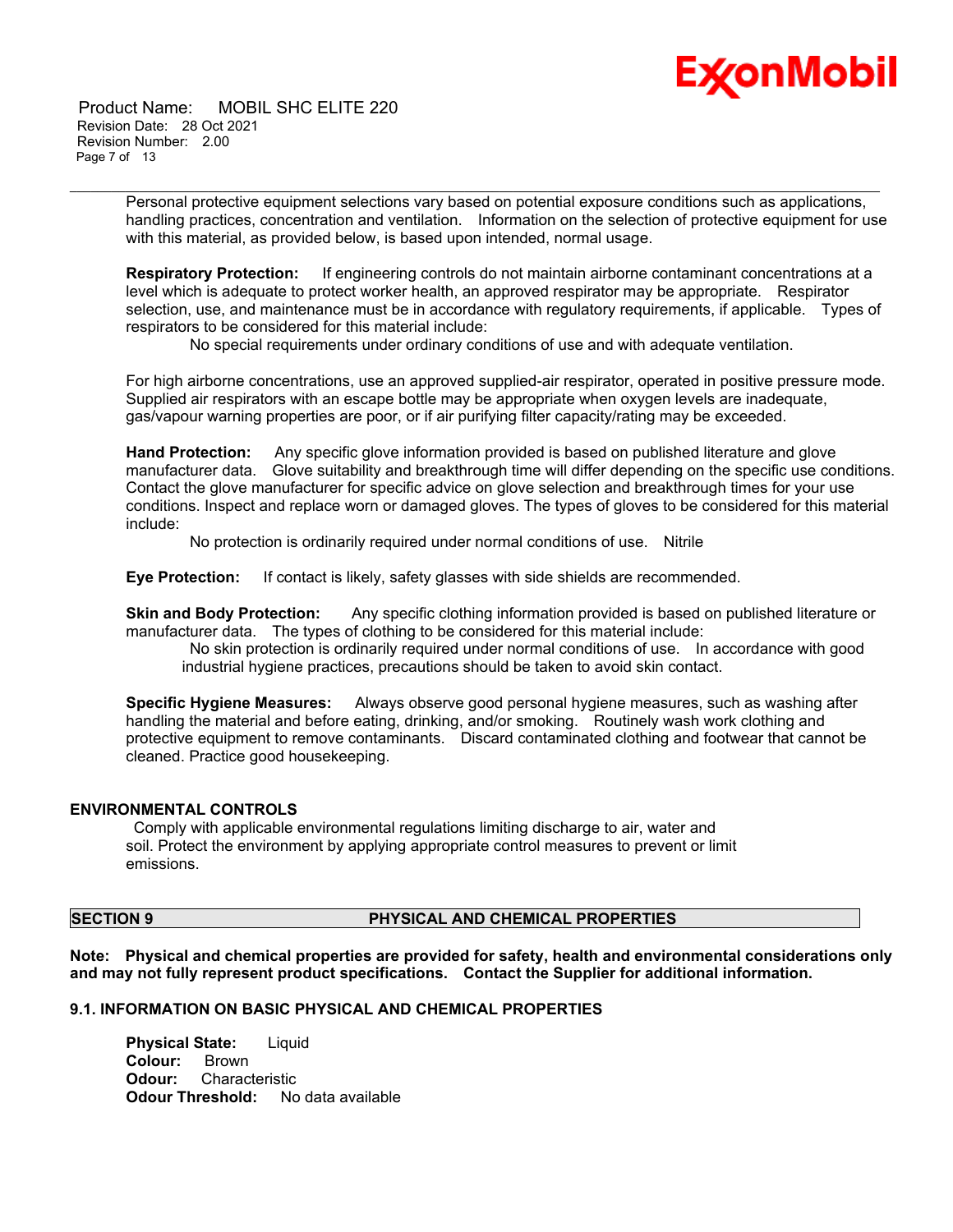

 Product Name: MOBIL SHC ELITE 220 Revision Date: 28 Oct 2021 Revision Number: 2.00 Page 8 of 13

> **pH:** Not technically feasible **Melting Point:** Not technically feasible **Freezing Point:** No data available **Initial Boiling Point / and Boiling Range:** > 316°C (600°F) [test method unavailable] **Flash Point [Method]:** >210°C (410°F) [ASTM D-92] **Evaporation Rate (n-butyl acetate = 1):** No data available **Flammability (Solid, Gas):** Not technically feasible **Upper/Lower Flammable Limits (Approximate volume % in air):** UEL: 7.0 LEL: 0.9 [test method unavailable] **Vapour Pressure:** < 0.013 kPa (0.1 mm Hg) at 20 °C [test method unavailable] **Vapour Density (Air = 1):** > 2 at 101 kPa [test method unavailable] **Relative Density (at 15 °C):** 0.873 [ASTM D4052] **Solubility(ies): water** Negligible **Partition coefficient (n-Octanol/Water Partition Coefficient):** > 3.5 [test method unavailable] **Autoignition Temperature:** No data available **Decomposition Temperature:** No data available **Viscosity:** 220 cSt (220 mm2/sec) at 40ºC | 26.6 cSt (26.6 mm2/sec) at 100°C [ASTM D 445] **Explosive Properties:** None **Oxidizing Properties:** None

\_\_\_\_\_\_\_\_\_\_\_\_\_\_\_\_\_\_\_\_\_\_\_\_\_\_\_\_\_\_\_\_\_\_\_\_\_\_\_\_\_\_\_\_\_\_\_\_\_\_\_\_\_\_\_\_\_\_\_\_\_\_\_\_\_\_\_\_\_\_\_\_\_\_\_\_\_\_\_\_\_\_\_\_\_\_\_\_\_\_\_\_\_\_\_\_\_\_\_\_\_\_\_\_\_\_\_\_\_\_\_\_\_\_\_\_\_

#### **9.2. OTHER INFORMATION**

**Pour Point:** -33°C (-27°F) [ASTM D5950]

#### **SECTION 10 STABILITY AND REACTIVITY**

**10.1. REACTIVITY:** See sub-sections below.

**10.2. CHEMICAL STABILITY:** Material is stable under normal conditions.

**10.3. POSSIBILITY OF HAZARDOUS REACTIONS:** Hazardous polymerization will not occur.

**10.4. CONDITIONS TO AVOID:** Excessive heat. High energy sources of ignition.

**10.5. INCOMPATIBLE MATERIALS:** Strong oxidisers

**10.6. HAZARDOUS DECOMPOSITION PRODUCTS:** Material does not decompose at ambient temperatures.

#### **SECTION 11 TOXICOLOGICAL INFORMATION**

### **11.1. INFORMATION ON TOXICOLOGICAL EFFECTS**

| <b>Hazard Class</b>                                | <b>Conclusion / Remarks</b>                                |
|----------------------------------------------------|------------------------------------------------------------|
| <b>Inhalation</b>                                  |                                                            |
| Acute Toxicity: No end point data for<br>material. | Minimally Toxic. Based on assessment of the components.    |
| Irritation: No end point data for material.        | Negligible hazard at ambient/normal handling temperatures. |
| Ingestion                                          |                                                            |
| Acute Toxicity: No end point data for              | Minimally Toxic. Based on assessment of the components.    |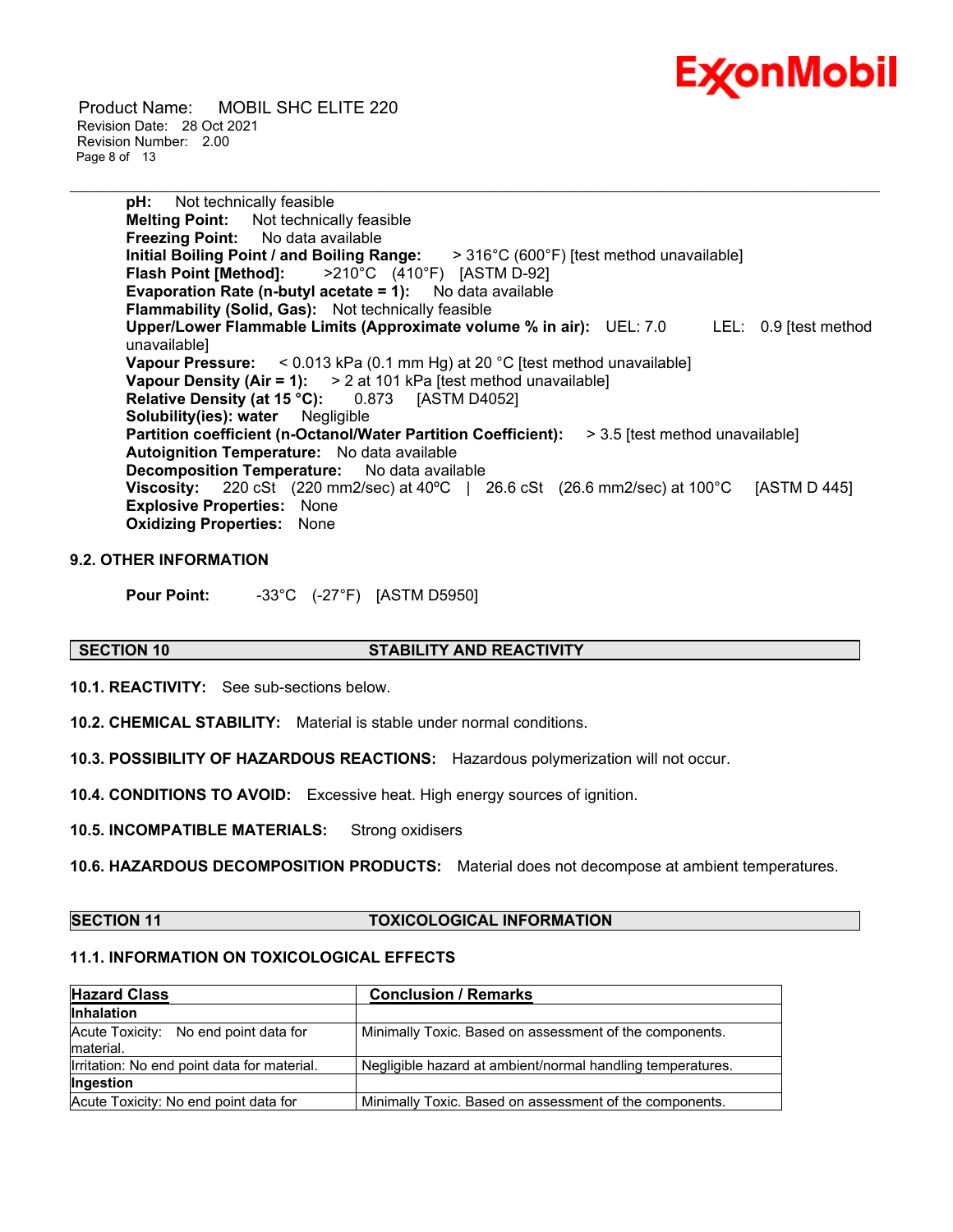

 Product Name: MOBIL SHC ELITE 220 Revision Date: 28 Oct 2021 Revision Number: 2.00 Page 9 of 13

| material.                                    |                                                                  |  |  |
|----------------------------------------------|------------------------------------------------------------------|--|--|
| <b>Skin</b>                                  |                                                                  |  |  |
| Acute Toxicity: No end point data for        | Minimally Toxic. Based on assessment of the components.          |  |  |
| material.                                    |                                                                  |  |  |
| Skin Corrosion/Irritation: No end point data | Negligible irritation to skin at ambient temperatures. Based on  |  |  |
| for material.                                | assessment of the components.                                    |  |  |
| <b>Eye</b>                                   |                                                                  |  |  |
| Serious Eye Damage/Irritation: No end point  | May cause mild, short-lasting discomfort to eyes. Based on       |  |  |
| data for material.                           | assessment of the components.                                    |  |  |
| <b>Sensitisation</b>                         |                                                                  |  |  |
| Respiratory Sensitization: No end point data | Not expected to be a respiratory sensitizer.                     |  |  |
| for material.                                |                                                                  |  |  |
| Skin Sensitization: No end point data for    | Not expected to be a skin sensitizer. Based on assessment of the |  |  |
| material.                                    | components.                                                      |  |  |
| Aspiration: Data available.                  | Not expected to be an aspiration hazard. Based on physico-       |  |  |
|                                              | chemical properties of the material.                             |  |  |
| Germ Cell Mutagenicity: No end point data    | Not expected to be a germ cell mutagen. Based on assessment of   |  |  |
| for material.                                | the components.                                                  |  |  |
| Carcinogenicity: No end point data for       | Not expected to cause cancer. Based on assessment of the         |  |  |
| material.                                    | components.                                                      |  |  |
| Reproductive Toxicity: No end point data     | Not expected to be a reproductive toxicant. Based on assessment  |  |  |
| for material.                                | of the components.                                               |  |  |
| Lactation: No end point data for material.   | Not expected to cause harm to breast-fed children.               |  |  |
| <b>Specific Target Organ Toxicity (STOT)</b> |                                                                  |  |  |
| Single Exposure: No end point data for       | Not expected to cause organ damage from a single exposure.       |  |  |
| material.                                    |                                                                  |  |  |
| Repeated Exposure: No end point data for     | Not expected to cause organ damage from prolonged or repeated    |  |  |
| lmaterial.                                   | exposure. Based on assessment of the components.                 |  |  |

\_\_\_\_\_\_\_\_\_\_\_\_\_\_\_\_\_\_\_\_\_\_\_\_\_\_\_\_\_\_\_\_\_\_\_\_\_\_\_\_\_\_\_\_\_\_\_\_\_\_\_\_\_\_\_\_\_\_\_\_\_\_\_\_\_\_\_\_\_\_\_\_\_\_\_\_\_\_\_\_\_\_\_\_\_\_\_\_\_\_\_\_\_\_\_\_\_\_\_\_\_\_\_\_\_\_\_\_\_\_\_\_\_\_\_\_\_

#### **OTHER INFORMATION**

#### **Contains:**

Synthetic base oils: Not expected to cause significant health effects under conditions of normal use, based on laboratory studies with the same or similar materials. Not mutagenic or genotoxic. Not sensitising in test animals and humans.

#### **SECTION 12 ECOLOGICAL INFORMATION**

The information given is based on data for the material, components of the material, or for similar materials, through the application of bridging principals.

#### **12.1. TOXICITY**

Material -- May cause long-term adverse effects in the aquatic environment.

#### **12.2. PERSISTENCE AND DEGRADABILITY** Not determined.

#### **12.3. BIOACCUMULATIVE POTENTIAL** Not determined.

#### **12.4. MOBILITY IN SOIL**

 Base oil component -- Low solubility and floats and is expected to migrate from water to the land. Expected to partition to sediment and wastewater solids.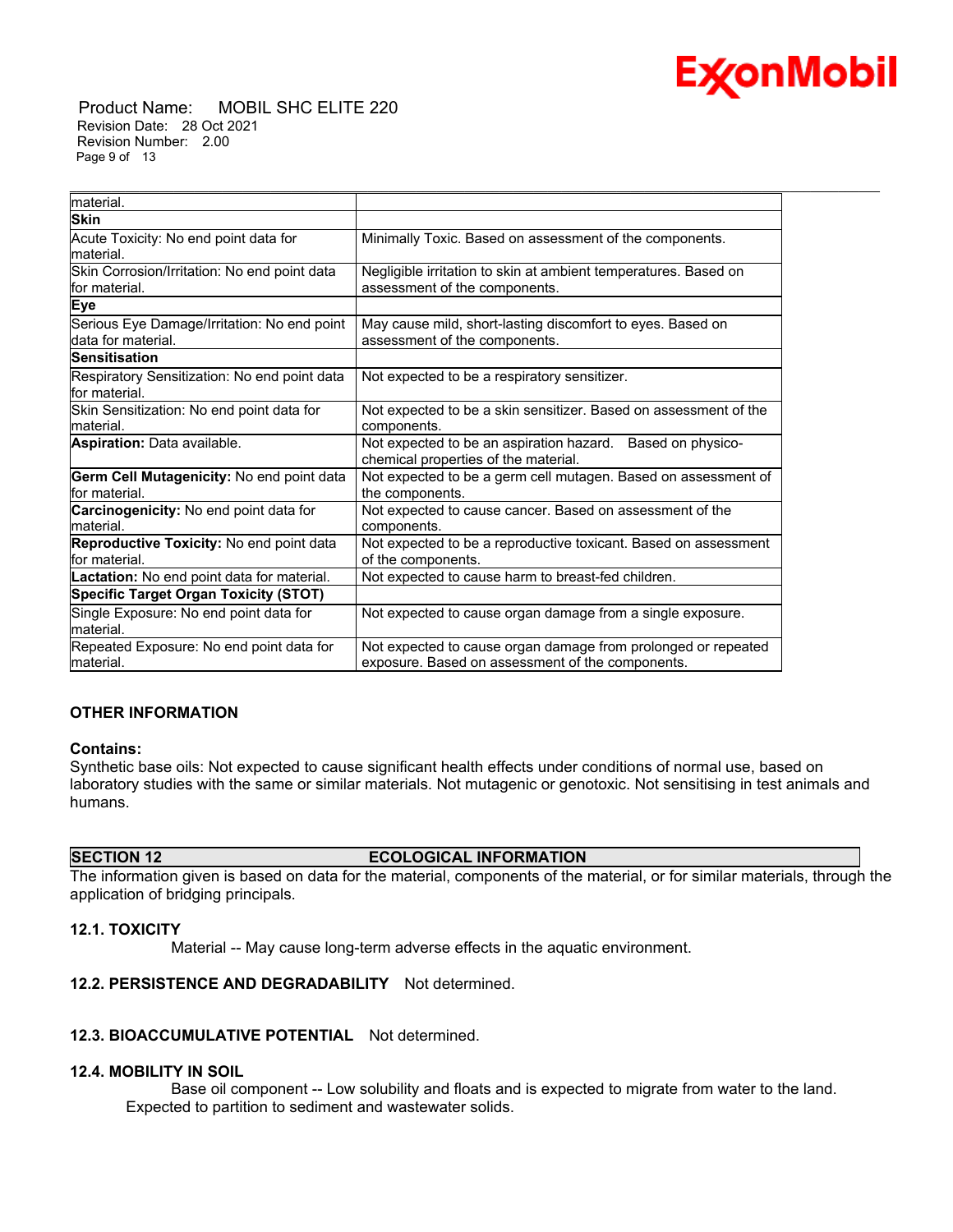

 Product Name: MOBIL SHC ELITE 220 Revision Date: 28 Oct 2021 Revision Number: 2.00 Page 10 of 13

#### **12.5. PERSISTENCE, BIOACCUMULATION AND TOXICITY FOR SUBSTANCE(S)**

Material does not meet the Reach Annex XIII criteria for PBT or vPvB.

#### **12.6. OTHER ADVERSE EFFECTS**

No adverse effects are expected.

#### **SECTION 13 DISPOSAL CONSIDERATIONS**

\_\_\_\_\_\_\_\_\_\_\_\_\_\_\_\_\_\_\_\_\_\_\_\_\_\_\_\_\_\_\_\_\_\_\_\_\_\_\_\_\_\_\_\_\_\_\_\_\_\_\_\_\_\_\_\_\_\_\_\_\_\_\_\_\_\_\_\_\_\_\_\_\_\_\_\_\_\_\_\_\_\_\_\_\_\_\_\_\_\_\_\_\_\_\_\_\_\_\_\_\_\_\_\_\_\_\_\_\_\_\_\_\_\_\_\_\_

Disposal recommendations based on material as supplied. Disposal must be in accordance with current applicable laws and regulations, and material characteristics at time of disposal.

#### **13.1. WASTE TREATMENT METHODS**

Product is suitable for burning in an enclosed controlled burner for fuel value or disposal by supervised incineration at very high temperatures to prevent formation of undesirable combustion products.

#### **European Waste Code:** 13 02 06\*

NOTE: These codes are assigned based upon the most common uses for this material and may not reflect contaminants resulting from actual use. Waste producers need to assess the actual process used when generating the waste and its contaminants in order to assign the proper waste disposal code(s).

This material is considered as hazardous waste pursuant to Directive 91/689/EEC on hazardous waste, and subject to the provisions of that Directive unless Article 1(5) of that Directive applies.

**Empty Container Warning** Empty Container Warning (where applicable): Empty containers may contain residue and can be dangerous. Do not attempt to refill or clean containers without proper instructions. Empty drums should be completely drained and safely stored until appropriately reconditioned or disposed. Empty containers should be taken for recycling, recovery, or disposal through suitably qualified or licensed contractor and in accordance with governmental regulations. DO NOT PRESSURISE, CUT, WELD, BRAZE, SOLDER, DRILL, GRIND, OR EXPOSE SUCH CONTAINERS TO HEAT, FLAME, SPARKS, STATIC ELECTRICITY, OR OTHER SOURCES OF IGNITION. THEY MAY EXPLODE AND CAUSE INJURY OR DEATH.

#### **SECTION 14 TRANSPORT INFORMATION**

**LAND (ADR/RID): 14.1-14.6** Not Regulated for Land Transport

**INLAND WATERWAYS (ADN): 14.1-14.6** Not Regulated for Inland Waterways Transport

**SEA (IMDG): 14.1-14.6** Not Regulated for Sea Transport according to IMDG-Code

#### **SEA (MARPOL 73/78 Convention - Annex II):**

**14.7. Transport in bulk according to Annex II of MARPOL 73/78 and the IBC Code** Not classified according to Annex II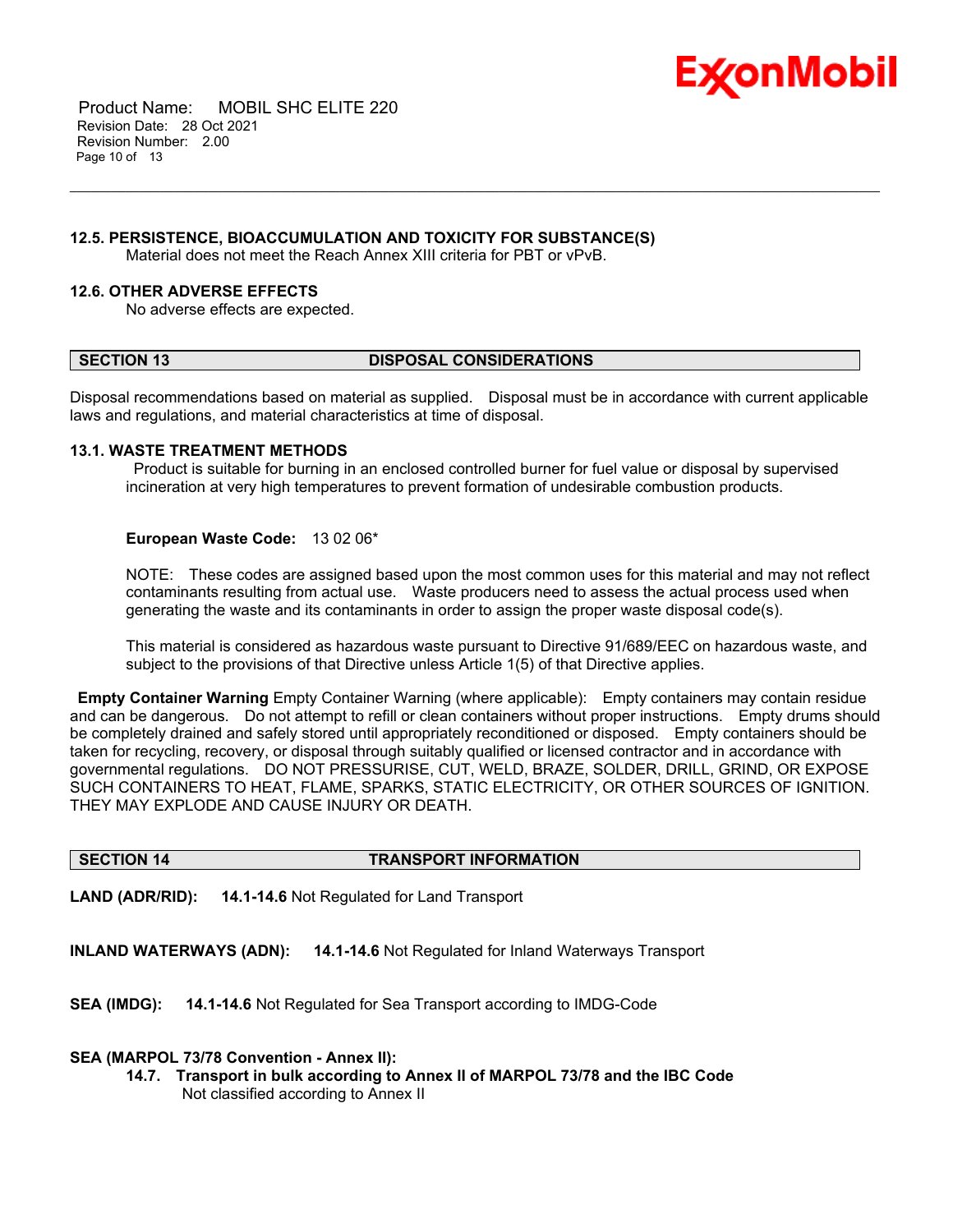

 Product Name: MOBIL SHC ELITE 220 Revision Date: 28 Oct 2021 Revision Number: 2.00 Page 11 of 13

#### **AIR (IATA): 14.1-14.6** Not Regulated for Air Transport

#### **SECTION 15 REGULATORY INFORMATION**

#### **REGULATORY STATUS AND APPLICABLE LAWS AND REGULATIONS**

**Listed or exempt from listing/notification on the following chemical inventories :** AIIC, DSL, KECI, PICCS, TCSI, TSCA

\_\_\_\_\_\_\_\_\_\_\_\_\_\_\_\_\_\_\_\_\_\_\_\_\_\_\_\_\_\_\_\_\_\_\_\_\_\_\_\_\_\_\_\_\_\_\_\_\_\_\_\_\_\_\_\_\_\_\_\_\_\_\_\_\_\_\_\_\_\_\_\_\_\_\_\_\_\_\_\_\_\_\_\_\_\_\_\_\_\_\_\_\_\_\_\_\_\_\_\_\_\_\_\_\_\_\_\_\_\_\_\_\_\_\_\_\_

 **Special Cases:**

| Inventory    | <b>Status</b>             |
|--------------|---------------------------|
| <b>ENCS</b>  | <b>Restrictions Apply</b> |
| <b>IECSC</b> | <b>Restrictions Apply</b> |

#### **15.1. SAFETY, HEALTH AND ENVIRONMENTAL REGULATIONS/LEGISLATION SPECIFIC FOR THE SUBSTANCE OR MIXTURE**

#### **Applicable EU Directives and Regulations:**

 1907/2006 [... on the Registration, Evaluation, Authorisation and Restriction of Chemicals ... and amendments thereto] The Control of Substances Hazardous to Health (COSHH) Regulations [... protection of workers from the risk related to chemical agents at work ...]. Refer to regulations for details of requirements. 1272/2008 [on classification, labelling and packaging of substances and mixtures.. and amendments thereto]

#### **REACH Restrictions on the manufacturing, placing on the market and use of certain dangerous substances, mixtures and articles (Annex XVII):**

The following entries of Annex XVII may be considered for this product: None

#### **15.2. CHEMICAL SAFETY ASSESSMENT**

**REACH Information:** A Chemical Safety Assessment has been carried out for one or more substances present in the material.

| <b>SECTION 16</b> | <b>OTHER INFORMATION</b> |
|-------------------|--------------------------|
|                   |                          |

**REFERENCES:** Sources of information used in preparing this SDS included one or more of the following: results from in house or supplier toxicology studies, CONCAWE Product Dossiers, publications from other trade associations, such as the EU Hydrocarbon Solvents REACH Consortium, U.S. HPV Program Robust Summaries, the EU IUCLID Data Base, U.S. NTP publications, and other sources, as appropriate.

List of abbreviations and acronyms that could be (but not necessarily are) used in this safety data sheet: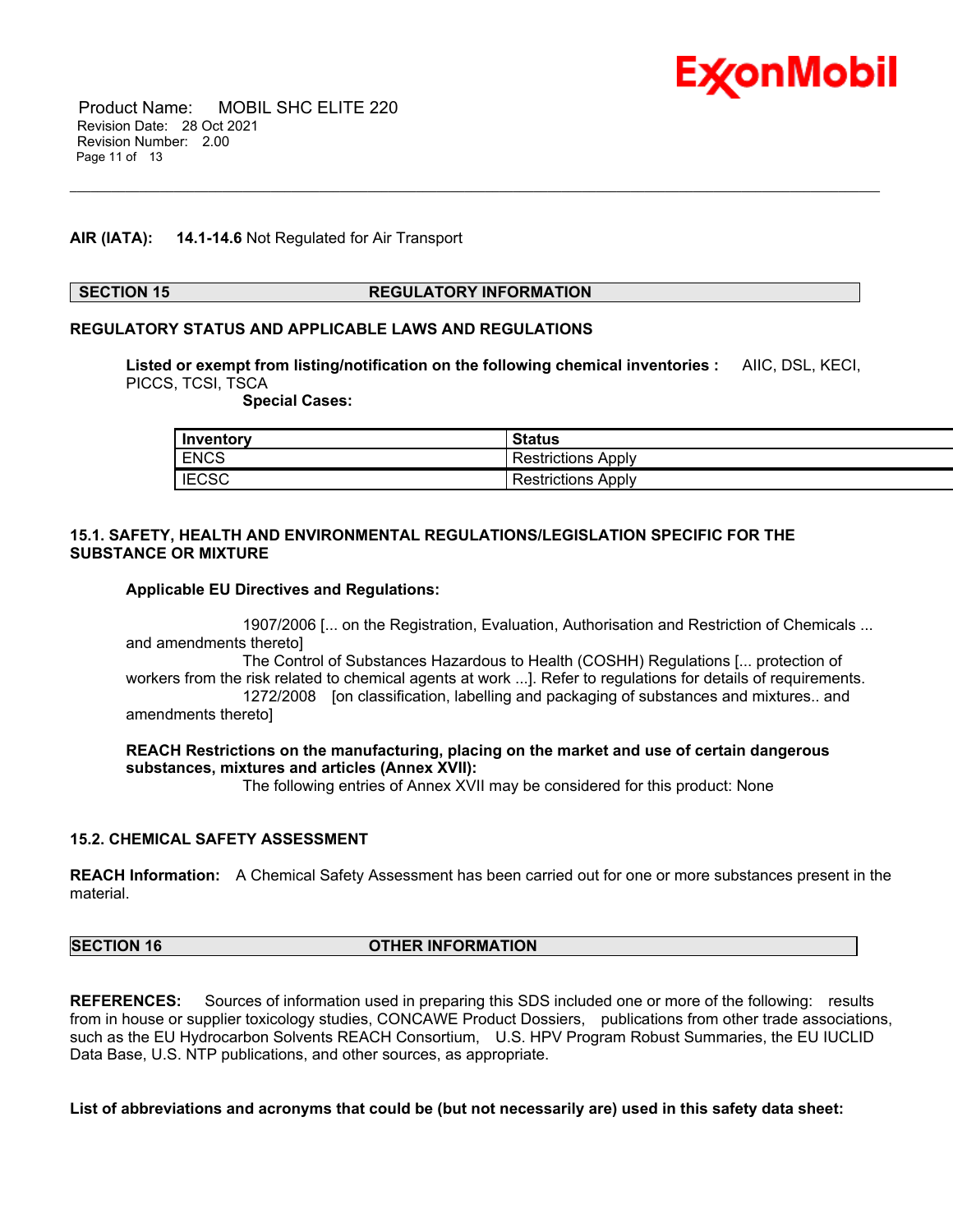## Ex⁄onMobil

 Product Name: MOBIL SHC ELITE 220 Revision Date: 28 Oct 2021 Revision Number: 2.00 Page 12 of 13

| Acronym       | <b>Full text</b>                                                                                 |
|---------------|--------------------------------------------------------------------------------------------------|
| N/A           | Not applicable                                                                                   |
| N/D           | Not determined                                                                                   |
| NE.           | Not established                                                                                  |
| <b>VOC</b>    | Volatile Organic Compound                                                                        |
| <b>AIIC</b>   | Australian Inventory of Industrial Chemicals                                                     |
| AIHA WEEL     | American Industrial Hygiene Association Workplace Environmental Exposure Limits                  |
| ASTM          | ASTM International, originally known as the American Society for Testing and Materials (ASTM)    |
| <b>DSL</b>    | Domestic Substance List (Canada)                                                                 |
| <b>EINECS</b> | European Inventory of Existing Commercial Substances                                             |
| <b>ELINCS</b> | European List of Notified Chemical Substances                                                    |
| <b>ENCS</b>   | Existing and new Chemical Substances (Japanese inventory)                                        |
| <b>IECSC</b>  | Inventory of Existing Chemical Substances in China                                               |
| KECI          | Korean Existing Chemicals Inventory                                                              |
| <b>NDSL</b>   | Non-Domestic Substances List (Canada)                                                            |
| <b>NZIOC</b>  | New Zealand Inventory of Chemicals                                                               |
| <b>PICCS</b>  | Philippine Inventory of Chemicals and Chemical Substances                                        |
| TLV           | Threshold Limit Value (American Conference of Governmental Industrial Hygienists)                |
| TSCA          | Toxic Substances Control Act (U.S. inventory)                                                    |
| <b>UVCB</b>   | Substances of Unknown or Variable composition, Complex reaction products or Biological materials |
| LC.           | Lethal Concentration                                                                             |
| LD            | Lethal Dose                                                                                      |
| LL.           | Lethal Loading                                                                                   |
| EC            | <b>Effective Concentration</b>                                                                   |
| EL            | <b>Effective Loading</b>                                                                         |
| <b>NOEC</b>   | No Observable Effect Concentration                                                               |
| <b>NOELR</b>  | No Observable Effect Loading Rate                                                                |

\_\_\_\_\_\_\_\_\_\_\_\_\_\_\_\_\_\_\_\_\_\_\_\_\_\_\_\_\_\_\_\_\_\_\_\_\_\_\_\_\_\_\_\_\_\_\_\_\_\_\_\_\_\_\_\_\_\_\_\_\_\_\_\_\_\_\_\_\_\_\_\_\_\_\_\_\_\_\_\_\_\_\_\_\_\_\_\_\_\_\_\_\_\_\_\_\_\_\_\_\_\_\_\_\_\_\_\_\_\_\_\_\_\_\_\_\_

### **Classification according to Regulation (EC) No 1272/2008**

| <b>Classification according to Regulation (EC)</b><br>No 1272/2008 | <b>Classification procedure</b> |
|--------------------------------------------------------------------|---------------------------------|
| Aquatic Chronic 4; H413                                            | Calculation                     |

### **KEY TO THE H-CODES CONTAINED IN SECTION 3 OF THIS DOCUMENT (for information only):**

Asp. Tox. 1 H304: May be fatal if swallowed and enters airways; Aspiration, Cat 1 Eye Irrit. 2 H319: Causes serious eye irritation; Serious Eye Damage/Irr, Cat 2 Aquatic Acute 1 H400: Very toxic to aquatic life; Acute Env Tox, Cat 1 Aquatic Chronic 1 H410: Very toxic to aquatic life with long lasting effects; Chronic Env Tox, Cat 1 Aquatic Chronic 4 H413: May cause long lasting harmful effects to aquatic life; Chronic Env Tox, Cat 4

## **THIS SAFETY DATA SHEET CONTAINS THE FOLLOWING REVISIONS:**

No revision information

----------------------------------------------------------------------------------------------------------------------------------------------------- The information and recommendations contained herein are, to the best of ExxonMobil's knowledge and belief, accurate and reliable as of the date issued. You can contact ExxonMobil to insure that this document is the most current available from ExxonMobil. The information and recommendations are offered for the user's consideration and examination. It is the user's responsibility to satisfy itself that the product is suitable for the intended use. If buyer repackages this product, it is the user's responsibility to insure proper health, safety and other necessary information is included with and/or on the container. Appropriate warnings and safe-handling procedures should be provided to